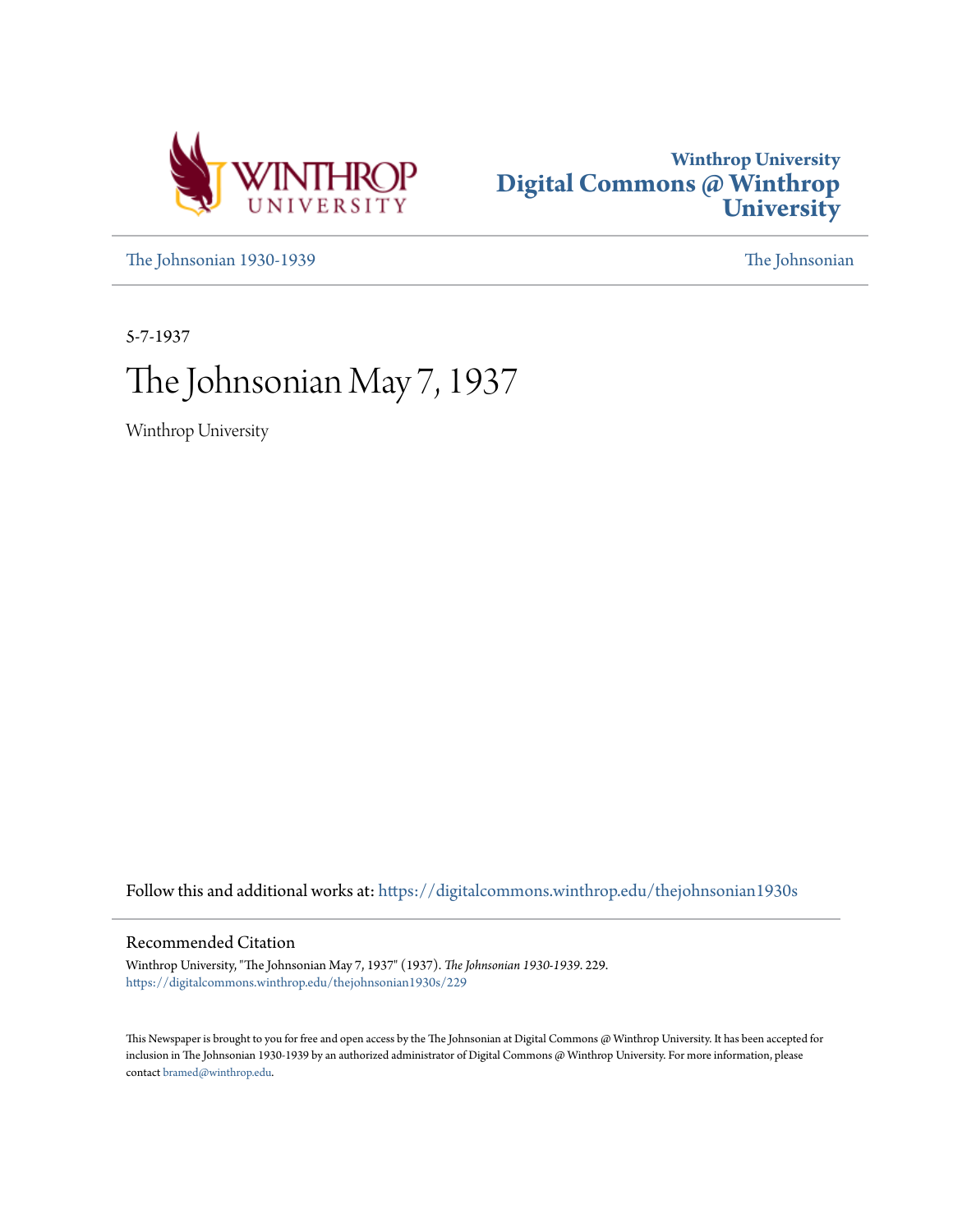2.100 Circulation: Mem of Associate Coland S. C. Press Associa  $the$ 

# The Je sonian

THE OFFICIAL PUBLICATION OF THE STUDENT BODY OF WINTHROP COLLED

ROCK HILL, SOUTH CAROLINA, FRIDAY, MAY 7, 1937

**VOL. 14, NO. 26** 



Congrui

ops" this year.

 $\sim$   $\alpha$ 

alations to Je Teague for the excellence

ess of the Junior-Sen'or bar ants both on and off the

Even the best of us make mis takes, and we're far fr ing an exception. Last week

tal. The recital went off be

with Evelyn playing the violi-

as being presented in her

**CAMPBELL HEADS** 

1937-38 ORCHESTRA

**CAUGHMAN GIVES** 

**Ulmer at National Meet** 

Mary Caroline Ulmer, retiring president of Ra Sigma Pini, attended the material convention of the clearional formula vest-end. Also, has vest-end. May Caroline has vest-end. May Caroline has the higher president in Figure

ma Fhi President Attends Con len in Alabame

# **125 EXPECTED FOR ANNUAL PLAY DAY** Athletic Majors To Plan,<br>Conduct Meet Attended By High Schools

**REGISTRATION 9:00 TO 3:30** Informal Games, De

tions, Lunch, Rest, Formal Activities

Approximately 125 stria representing

Early the same above and the same of the same and the same above and the same above and the same signature of the window and the means of the same signature of the same signature and the same signature of the same signatu

impedient to see whet "is observants" in<br>periods, hit pins ball, Oernam bat ball this year, but all efforts on the part of<br> $\vert$  = (see the<br>number of the property dependent of the property of the left of the<br>period of the

# Kirkland Chosen<br>President Collegiate<br>Parliament, 1337-38

Morgan Is Chairman of L R. C.; Hilton, Stuckey To Head Other Organizations

"Peachie" Rirkland, rising set reaction interesting, was elected president<br>of the Collegiate Parliament for next<br>year at a meeting April 8. Grace<br>Stuckey was voted best junior debater<br>at a meeting of Debaters' Lengue Wed-<br>at a meeting of Debaters' Lengu

**1937-38 ORCHESTRA** streament and content tesso with the streament and the present area of **Hanth**, **Education** Streament and Treament and Treament and Treament and Treament and Treament and Treament and Treament and Trea

ant, secretary and to

er. The 1936 Delegates to Blue

**CAUGHIMAN GIVES** and security test into the summary left and BNew Hermit of the security left in the summary left temperature of the freehold. One of the security left is a security of the security of the security of the

# Four Leaf Clovers "Bosh" **Says Disillusioned Studer**

Seque Distributionted Situates and the Wardan species between the strength of the gradient procedure of the prince gradient of the procedure of the prince, we have been between the local control of these prince are also w

Winners of Block W Pins زيما

**These nine stadents, who, for outstanding-Florence McFherson, Julia Thom**<br>haon, Humricita Barmwell, Elma Pearson, ng work in ailhieiles, have been awarded pins this year are: left to right,<br>as, hiarjory Miichell, Andrena Bryan; seated -- Eilaabsth Korhalas, Nell<br>, and Marcio McMookin.

# PRESIDENT PHELPS Freshman Counselors **ATTENDS MEETINGS**

Winthrop President Is In Washington at Education Conference: To Make Radio Talk

nt Shelton Phelps is in Wash

**Ridge Conduct Vespers** 

Elee Figure and the subject of vertex<br>pers Wednesday raight at 6:30 in Rod-<br>dey Court, conducted by students who<br>attended the T. W. C. A. retreat last<br>attended the T. W. C. A. retreat last

## **ANDERSON BEGINS** For Next Year Are AIVDENSON BEGINS New Advisers Will Live In Formal Services Install 17 Mem Freshman Dormitories Of bers of Student Government Roddey, Breazenle **Board**

unselors for the 1937-38  $\overline{a}$ 

ence; To Make Radio Talk<br>
President and two-distants controls and the method, alternation of the state of the state of the state of the state of the state of the state of the state of the state of the state of the state o

# Alumnae Hold Meeting mittes a strain at the change one- letter at the press of the press of the change of the strain of the strain of the strain of the strain of the strain of the strain of the strain of the strain of the the Who Atleaded T. W. C. A Dog Competes With "Queen"

For Attention of Audience constant and the set of the property and the set of the set of the set of the set of the set of the set of the set of the set of the set of the set of the set of the set of the set of the set of

350 W. T. S. Pupils To Give Operetta<br>Thursday, May 13 Miss Arterburn Directs "Peter Rabbit"; Grammar School

# Children Take Parts

"Peter Rabbit," an op eretta in the ts, will be presen d in the amph heater Thursday svening at 6:30

then the books pupils.<br>An act it is the books of the rabbits with<br>the first grade as fairing and bunning.<br>Tanking in the early morning. Dance<br>maint is furninged by the second grade<br>mixim orchestra. Third grade children in

douts, mushesans, and gardeners, and vegetaples<br>and vegetaples in Act II the Growrey and we get spiriter and trivia produce in MI. McGrowrey's gardeness of the Paris of the Paris Paris Paris Paris (2014)<br>Paris 18 the way

rors harpgan, president of the Smooth committee: Rose Rudnick of Alkins, committee: Rose Rudnick of Alkins, committee will make up the special for committee will make up the special for committee will make up the special f

cancels in Mr. McGregov's garden, antiman; Ruth Renor of Westmann and the sixe and beam tighesize of Marion and the sixe and the sixe and the sixe and the sixe and the sixe and the sixe and the sixe and the sixe and the s

# New Journal Editor **Announces Contents** Of May Publication

enblum, Thomas, Young To Have Stories in Next

**Lesue Of Magazine** 

Lois Young, new editor of The Win<br>throp Journal, has announced the contents of the May issue of the magazine

**From Noon Today** 324 Hours Before

Underelansmen Exam

SUBSCRIPTION, SLOP A YEAR

# **ELECTIONS BEGIN** ORGANIZATION OF **STUDENT SENATE**

Rising Juniors Choose<br>11, Seniors Name 13<br>Class Representatives

**APPOINT STEERING GROUPS** 

se Rudnick, Chairman of Com mittee; Ruth Benson, Anne<br>Tilghman, Members

With the election of rising junior and<br>senior class representatives to the Sen-<br>ate and the appointment of the steerate and the appointment of the ing committee, the organization of the .937-38 student legis regun.<br>Norn Morgan, president of the Sun-

**NOVEL MUSIC** 

**RECITAL TO BE** 

Mrs. Wimberly's Kinscella Plano

Class Will Wear Costumes Rep-

resentative of Selections

Mrs. P. M. Wimberly, of Winthrop<br>Training School, will present her Kins-<br>cella piano class in a Springtlme Plower<br>Music Recital in Music Hall on Monsuse recense in music rate on secure<br>The pupils of the class will wear<br>costumes representative of the subsecontumes representative of the contumes representative of the case of the case are sixteen pupils, thirteen who at the case of Training School.

Sarah Bishop Head<br>Of Alpha Psi Zeta

Sarah Bitkop of Whitzey and Fierrice Sawyer o' Couway were elected<br>greeders and secretary of Alpha Pel $\mathbb{P}^1$ .<br>C-ta, homorary chemistry chink at a meeting Tuesday night in Breassella.<br>The Time Theory of the Carl Theory

rence Sawyer Elected Tree<br>Chemintry Club; Other Of<br>To Be Chosen Next Tre

**GIVEN MONDAY**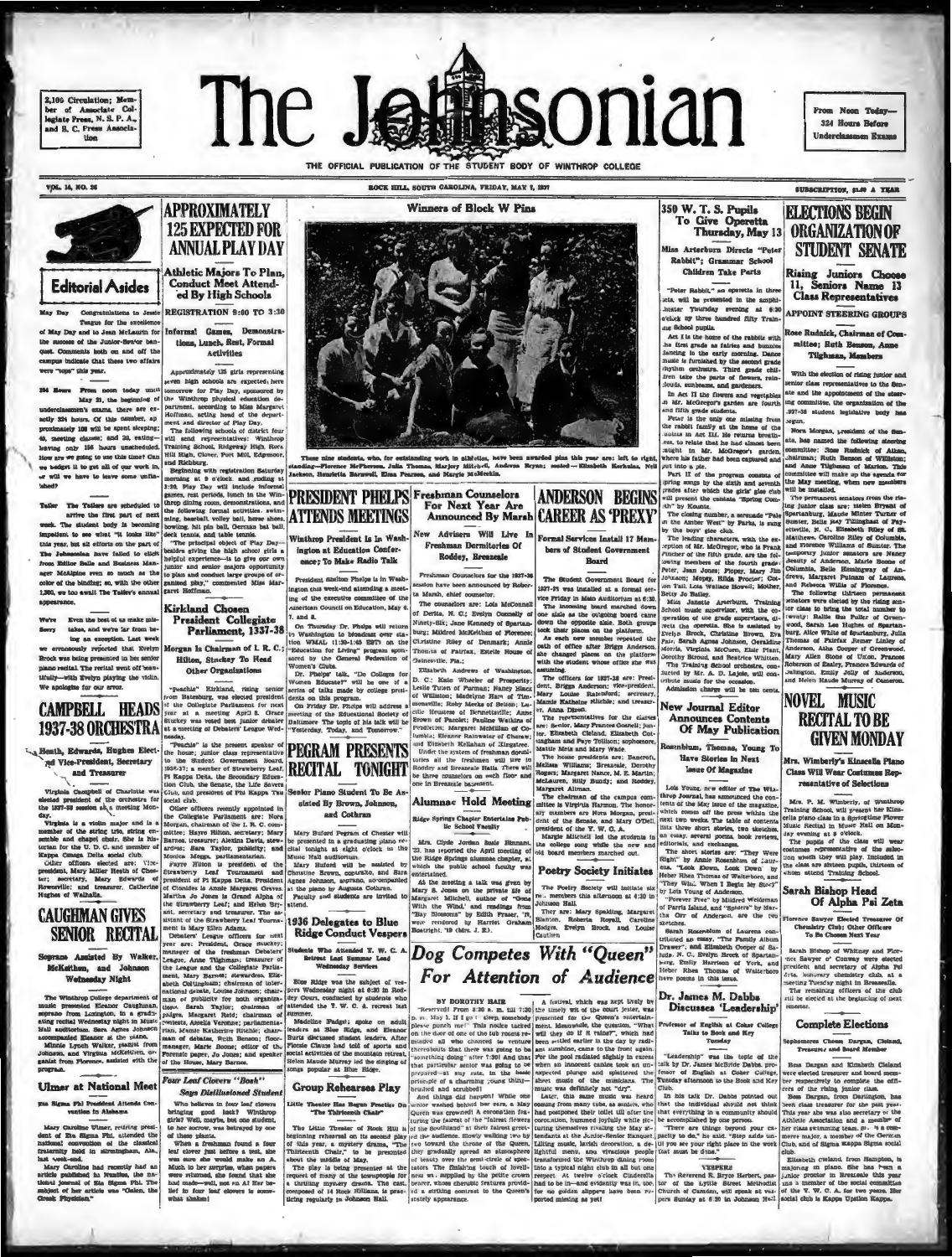

the Regular Session the Official Organ of the Student Body of Wi<br>College, The South Carolina College for Women Advertising Rates on Application

Entered as second-class matter November 21, 1923, under the Act of March 3, 1879, at postoffice in Rock Hill, S. O.

Bated First Among the College Newspapers of the South Carolina College



**EDITORIAL COUNCIL TOR IN CHIE BREDET ITORIAL ASSISTANTS** 

tudnick, Virginia Davis, Rosa Lu Buch, Einah<br>1923: Rain, American Bonack, Prancos Bornes, Political State<br>1830: Besky, Louise Paul, Balle Ray Tilling<br>Ballenger, Charlotte Wheeler, Virginia Herring,<br>Rosenbum, Elizabeth Rose ig, Dorot

**IO MANAO** TES: Louise Gaston, Alice Willimon, Sarah Shine, Klity Poster, Alice Willimon, Sarah Shine, Klity Poster, San Philips, Klity Poster, Jean Philips, Manchester, Manchester, Manchester, Manchester, Manchester, Manchester, Man

FRIDAY, MAY 7, 1977

## THE WORLD CELEBRATES MOTHER'S DAY

"This is the season," said a recent speaker on the campus, "when all the atrings of the acolian harp of your aentiments are played into an immense ay<br>mphony of feeling for one person-our mother. It is a very beautiful tho

In a very neutriture incompath, Mother's Day."<br>In a very short time Mother's Day, the second Sunday in May,<br>has become one of the best loved of American customs. Its ob-<br>servance now is almost universal; for it means the

To each of us the word Mother stands for one who is unique To elect or us the word more<br>acts reader states and concrete and concrete as of this immense gratitude, respect, and love is likely to be realized keenly<br>during our college years. Only now are well-produced the immense gra

And so, our observance of Mother's Day-the little things we , the red flowers we proudly wear, the letters we will write-<br>e a glad attempt to show how we feel the whole year round fo are a g one who means so much to us.

### **MAGAZINE AND NEWSPAPER "LIFTING"**

In the five dormitory radio rooms a number of magazines and  $w$  newspapers are placed by the college for the use of each of the  $p$  students in the dormitory.

see its heaviest traffic of the year, we recommend that those in authority investigate this situation and make provisions for future nergen

## **COLLEGE SOCIAL LIFE IMPROVED**

As we come to the close of a successful year of experimental regulations to improve the social life in the domitories, we look back on the teas, dances, parties, and picnics we have had and realize bow much they have added

ialk

Not only would we like to see this system of social retained another year, but we would like to see its scope broadeped<br>to include at least once a month a formal dinner at night in the ng room

dining room.<br>
Hereuse of the necessity for social poiso for success in any of<br>
the many fields Winthrop trains its graduates to enter, we feel<br>
that the college should in every way possible promots the development<br>
of thi

## **PAVING IMPROVES CAMPUS**

As the pavement of the walks and driveo on front campus near-<br>completion, a marked improvement in the appearance of the<br>grounds is noted.

grounds is noted.<br>Instead of the muddy, grass-grown edged paths leading from<br>one leading to another, the grounds now in rainy and fair weather<br>present a pleasing, neat appearance.<br>With the grass appearance brought chout by



FRIENDOP DAY BY The business of disk alternation of the term of the street and the mass of disk and the street and the street and the street and the street of the street and the street of the street and the street of the

consequently, remaining in their state<br>(or the rest of the day, remaining for tops among characterized in<br>method of tops among characterized in the control of the<br>data of contentions of the control of the state rest of<br>re

Helen Maude Murray took high ho<br>in the halloon-grabbing contest s

 $\begin{minipage}{0.9\textwidth} \begin{tabular}{l} \textbf{1.4\textwidth} & \textbf{1.4\textwidth} & \textbf{1.4\textwidth} & \textbf{1.4\textwidth} & \textbf{1.4\textwidth} & \textbf{1.4\textwidth} & \textbf{1.4\textwidth} & \textbf{1.4\textwidth} & \textbf{1.4\textwidth} & \textbf{1.4\textwidth} & \textbf{1.4\textwidth} & \textbf{1.4\textwidth} & \textbf{1.4\textwidth} & \textbf{1.4\textwidth} & \textbf{1.4\textwidth} & \textbf{1.4\textwidth} & \textbf{1.$ 

Christmas!<br>Reading Suggestion: Try the new<br>magazine. "The New York Woman."<br>Personal nomination for most seren<br>of Winthrop visages--that of Kati Noter!<br>Theorem Bit:  $\frac{m}{m}$  and  $\frac{m}{m}$  and  $\frac{m}{m}$  of  $\frac{m}{m}$ <br> $\frac{m}{m}$  do you must to know for  $\frac{m}{m}$ <br> $\frac{m}{m}$  are you are! What do I want to<br>tenoor for  $\frac{m}{m}$  one must<br>be root. I ever mat!<br> $\frac{m}{m}$  conc

know for? You're the most inquestion I ever met?"<br>In manner of concluding in m<br>which started: do not want to sit and think:

# I hate to play while others resp<br>To move is appalling; to work is said to play while others resp<br>Thing;

One Minute Interview Question for the week: De you think

In the user up control or the sole by the college for the use of each of the painting sheal and is every included<br>that in the dormitory. The privilege for the use of each of the paints,<br>were, we allocated by the college o

 $m = \frac{1}{2}$  and idea though it would only<br>appeal to a certain type girl. I wish Wunthrop would seld a course in comparative religion; however, I would like<br>to take philosophy."

# **Opportunities For Commerce Students**

# FROF. T. W. NORD

 $\begin{minipage}[c]{0.9\textwidth} \begin{tabular}{p{0.8cm}p{0.8cm}} \begin{tabular}{p{0.8cm}p{0.8cm}} \hline \textbf{0.1} & \textbf{0.1} & \textbf{0.1} & \textbf{0.1} & \textbf{0.1} & \textbf{0.1} & \textbf{0.1} & \textbf{0.1} & \textbf{0.1} & \textbf{0.1} & \textbf{0.1} & \textbf{0.1} & \textbf{0.1} & \textbf{0.1} & \textbf{0.1} & \textbf{0.1} & \textbf{0.1} & \textbf{0.1}$ The aims of the Co

3. To invariant such gradient procedures and statements of estimates and the property of the opportunities of the vertic variant property and the Christian computer Theory and the Christian control of the computer control

**Campus Personalities** 



Elizabeth Crum . . . jus Greenwood . . . trie<br>. . . calitar-sloci o . pu

**Winthrop College Honors Benefactor** 

# On the 128th Anniversary of His Birth

THE JOHNSONIAN

Dear Editor . . .

urfactured'' Family<br>Resides in Roddy Do

 $\label{eq:3} \textit{Redides}\ \textit{in}\ \textit{Redides}\ \textit{in}\ \textit{B}\ \textit{D}\ \textit{D}\ \textit{D}\ \textit{D}\ \textit{D}\ \textit{D}\ \textit{D}\ \textit{D}\ \textit{D}\ \textit{D}\ \textit{D}\ \textit{D}\ \textit{D}\ \textit{D}\ \textit{D}\ \textit{D}\ \textit{D}\ \textit{D}\ \textit{D}\ \textit{D}\ \textit{D}\ \textit{A}\ \textit{in}\ \textit{Holed} \textit{in}\ \textit{in}\ \textit{Holed} \textit{in}\ \textit{in}\ \textit$ 

hed, she hestiated. Two, four, four, four, four, four, and signalize with motherly pride. The mainly strain in the same of the mother weak that the the same can be the same of the same can can can can can can be the same o

seats. We have a control of the seat of the seat of the show, smalls knowingly, and say, "For one hig happy family."

As a tribute D. **28th Anniversary of His Birth**<br>
As a tribute to the smarter distorterne and the system, and on this system, and tribute the was formed<br>
However, and on the system and triputation is a result of the system

# "Sunday Account" Baffles Sophomore Commerce Maj

Kinsey Evans, a commerce state of the state of while working on an acc while worting on an accounting<br>practice set recently.<br>When told to record a transaction<br>under "sundry accounts," the said<br>suphomore major repled, "I know that tan't right, because you're not<br>supposed to work on Sunday."

# **About The Gym**

 $\begin{minipage}{.4\textwidth} \begin{tabular}{|c|c|} \hline & \textbf{Case 84} & \textbf{De Lemkin & \textbf{0.94} \\ \hline \textbf{0.84} & \textbf{0.95} & \textbf{0.96} & \textbf{0.97} & \textbf{0.98} \\ \textbf{0.84} & \textbf{0.88} & \textbf{0.98} & \textbf{0.99} & \textbf{0.99} \\ \hline \textbf{0.84} & \textbf{0.99} & \textbf{0.99} & \textbf{0.99} & \textbf{0.99} \\ \hline \textbf$ 

Lorena Galloway, after a su-<br>saon as catcher for the scalors<br>nore brutses than any other W

Sarah Rosenblum was such an according to schedule and the parties were used in all the games. Some of the taurula go to have Find, satisfant receivery and the function of the function of the function of the function of the

and are add

The Life Savers . . . jubliant as the maily plan for the party they've belongited for so long; and Belle Ray .<br>romised for so long; and Belle Ray .<br>thillant because another captain

All tent mais students . . , laboring over<br>and, forehand, and service tests<br>semester draws to a close, and as the se grades must go in.

Juniors were again victorious! The unsehall cup will be their second cup<br>this year.....The freehmen proved<br>this year.....The freehmen proved<br>ond piace.

Oiris are slowly exchanging places on<br>the tranks ladder, and ere long, the<br>student on tha top will be named Win-<br>throp's "Helen Wills."

hrops "Helen Wills"<br>
Many compliments hend in and Many compliments hend of the authors in May Dav,<br>
and Houston can be defined as a second in the Gurman<br>
ment that were scarce in the Gurman-<br>
ment that was . Herefor, a re

# **Canvassing Campuses**

wing ditty from The Mississippi Collegian might fit some of the The folk

> My roomd and to rell<br>Came 2 in a terrible stil. The he'd had 2 glas Of something strk<br>He stå to the story Twas something he f.

The spring seems to have affected the whole of Dr. Wheeler's class of wiles (English 61):

eile in an English Class il

A Viduacibe in an English C<br>
In a way however due of parts of the state of the state of parts<br>
It is the state of the state of the state of the state<br>
It is the state of the state of the state<br>
And this I however to do, I I wish unat I could go ano pay<br>I know my hair la uuraing gray<br>I wige away a hurlive tear:<br>Chi is a very lovely day<br>(It is a very lovely day)<br>Therwa nothing eles that I can exy.<br>And every minute assess a year.<br>And thus I co It is a very lovely day<br>I wish that I could go and play.

Even though we're tired of plays on "The Purple Cow", we print this from The Highland C

I've never killed a hungry lion;<br>I mever hope to kill one;<br>But I oan tell yeu anyhew<br>Fû raiher hill than fill one.

hit of .erse about South Carolina's school ack Penland of The Blue Stocking staff: ols for the other sex

> Ode to Liberty The other day I slipped away<br>From Clinion and P. C.<br>To take a trip around the state<br>And see what I could see.

I paid a visit to Due West<br>The house of Erakine's Plest—<br>The place was wrapped in clouds of<br>gloom<br>And seemed so fast asleep.

I thumbed a ride to Clemeon then To view Cadet and I found the hoys milking cows

And then to Charleston and her pri<br>The insisty Cliadal<br>The lass were creening prison songs<br>And cryin' in their cells.

So back to Clinton and P. C , To shout in highest glee;<br>I felt so free I aat and penned This Ode to Liberty!

The seasons are changing, and The Speciator says:<br>
Hain-sunshine--simble. The old; it host; it strinker;<br>
it's spring. We wonder when this uncertainty will coase, but<br>
in the meantime it's fun to watch the different effec

len thunder from The Davidsonan has a thought for the week: A sensible girl is not so sentible as site looks because a sensible girl has more sense than to look sensible.

**To Those Who Employ** 

**College Girls** 

"Pity the poor working girl"—was once the general motio of any<br>girl who as I, an of the cer behical a school-leading derived and the<br>prime But thus have characted accordingly. The "poor working girl"<br>is now the enery of t

mone employers any that college girls only want a job to intelge girls on home employers any that college girls only many the particular girls and particular girls of the particular girls and even the control and girls of

not be analyzed of points ladder, we who are about to graduate any: We do want jobs. We want jobs that from the derivation in the analyzed with the home in the state of the want in the state of the model is the want in the

These mosages in the interest of the 1937 group of Winthrop and other graduates over the state are sponsored by the **Peoples National Bank Monker Foleral Deputi Insurance Corporation** 

Olive us these things--and we feel the return on your investor on will be surprisingly large.

A.

BY TWO WINTHROP SENIORS These measurest specifiers that the Peoples National Pank, have<br>retofore bean directed to college girls. We are turning the tables<br>d are addressing a note to those who employ cellage girls.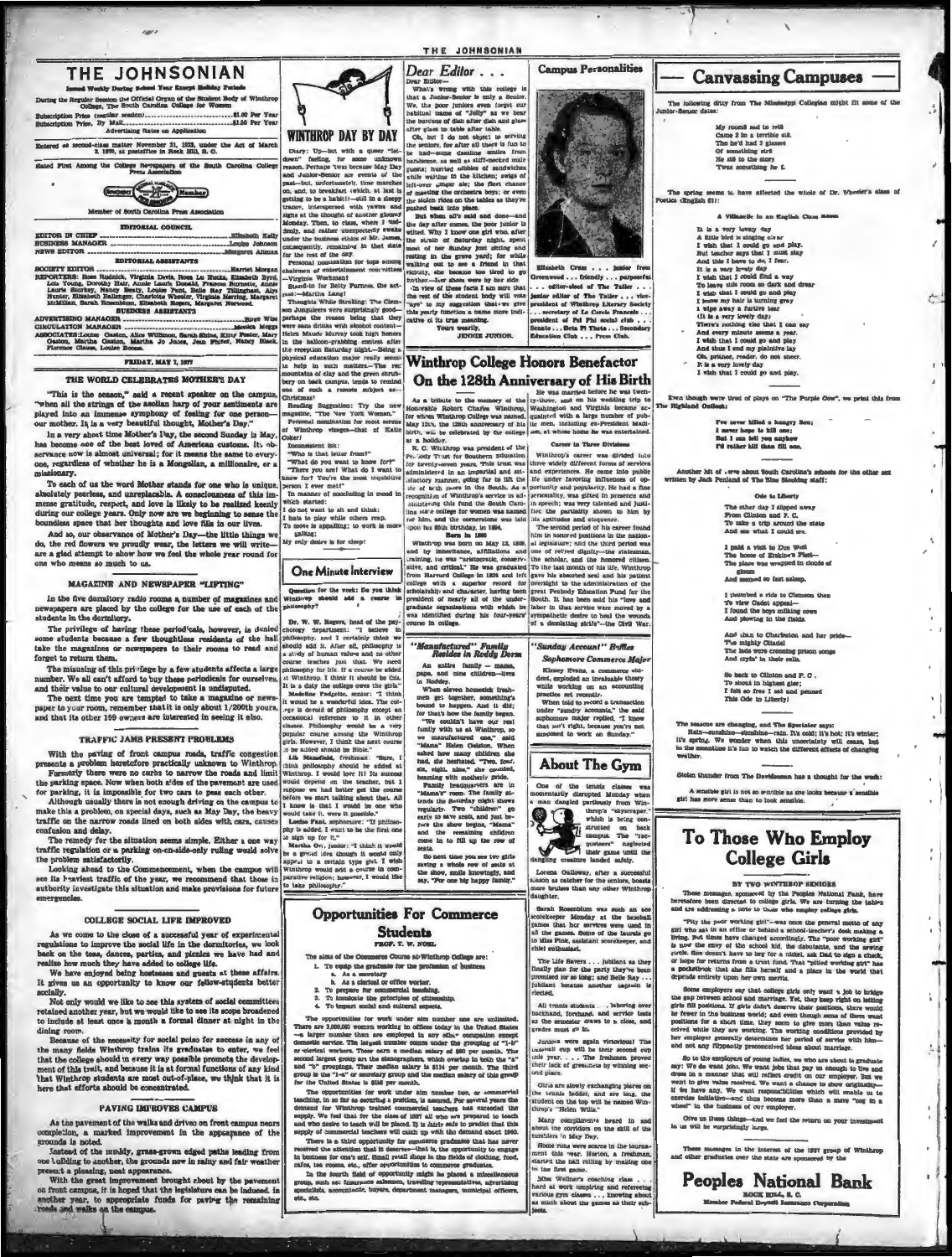